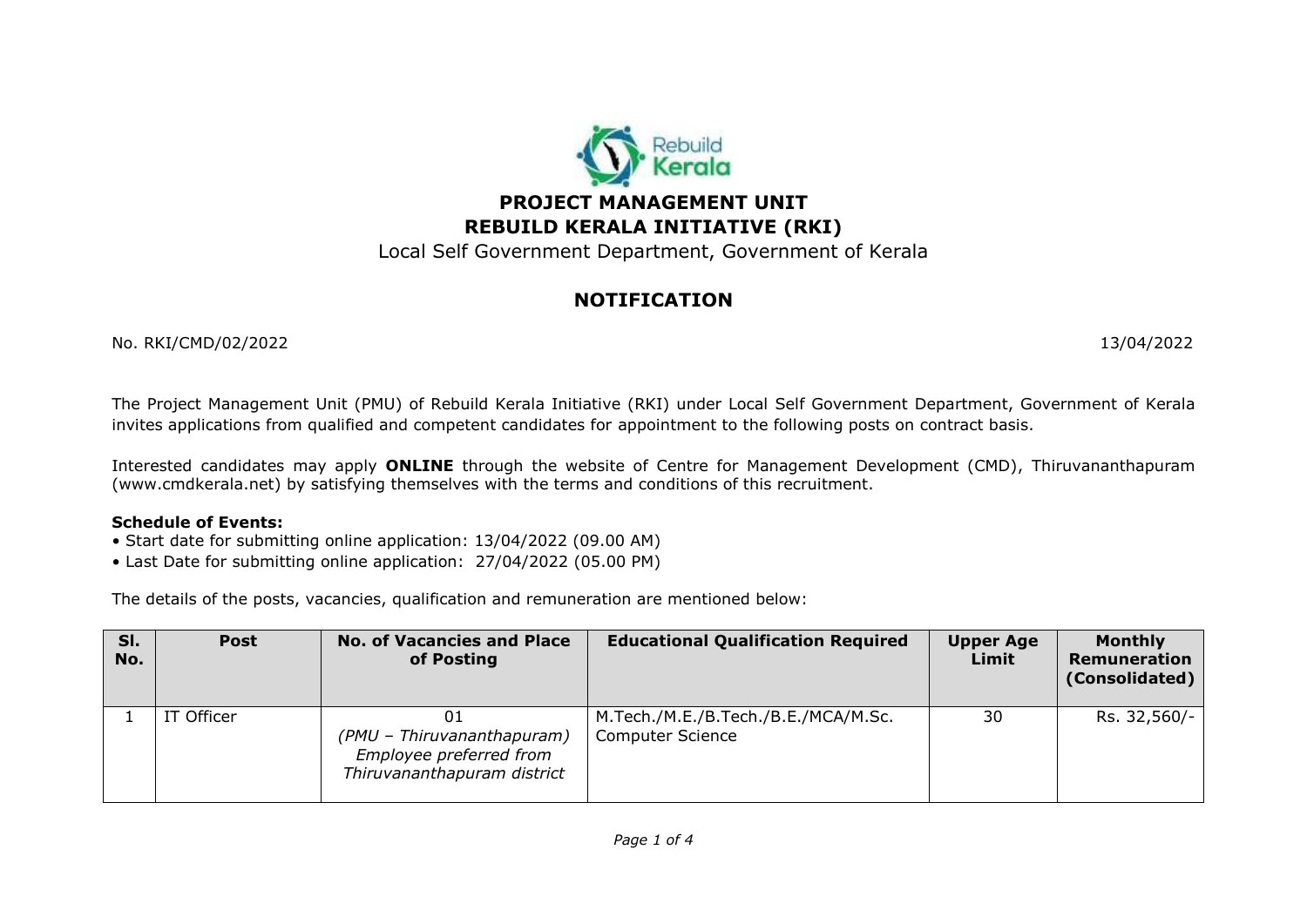| SI.<br>No.     | <b>Post</b>           | <b>No. of Vacancies and Place</b><br>of Posting                                                                                      | <b>Educational Qualification Required</b>                                                                                                                                                                                            | <b>Upper Age</b><br>Limit | <b>Monthly</b><br>Remuneration<br>(Consolidated) |
|----------------|-----------------------|--------------------------------------------------------------------------------------------------------------------------------------|--------------------------------------------------------------------------------------------------------------------------------------------------------------------------------------------------------------------------------------|---------------------------|--------------------------------------------------|
| $\overline{2}$ | Clerk                 | 02<br>(1 - Thiruvananthapuram, and<br>1 - Kottayam)<br>Employees preferred from<br>Thiruvananthapuram and<br>Kottayam- districts     | Pass in SSLC Examination or any other<br>equivalent qualification                                                                                                                                                                    | 25                        | Rs. 21,175/-                                     |
| 3              | Computer<br>Assistant | 02<br>$(1 - Thiruvananthapuram, and)$<br>$1$ – Thrissur)<br>Employees preferred from<br>Thiruvananthapuram and<br>Thrissur districts | SSLC or its equivalent<br>2. Higher Grade Certificate in<br>Typewriting English (KGTE) and<br>Computer Word Processing or its<br>equivalent<br>Lower Grade Certificate in<br>3.<br>Typewriting Malayalam (KGTE) or its<br>equivalent | 25                        | Rs. 21,175/-                                     |
| $\overline{4}$ | Office Attendant      | 02<br>$(1 - Thiruvananthapuram, and)$<br>1 – Kottayam)<br>Employees preferred from<br>Thiruvananthapuram and<br>Kottayam districts   | Should have passed Standard VII and<br>should not have acquired any<br>graduation.                                                                                                                                                   | 25                        | Rs. 18,390/-                                     |

Note: Appointment shall be only on a temporary basis for a period of two years which may or may not be extended.

### **Cut-off date for eligibility:**

The cut-off date for the purpose of eligibility on age criteria shall be the 1st day of the month in which online registration commences i.e. 01/04/2022.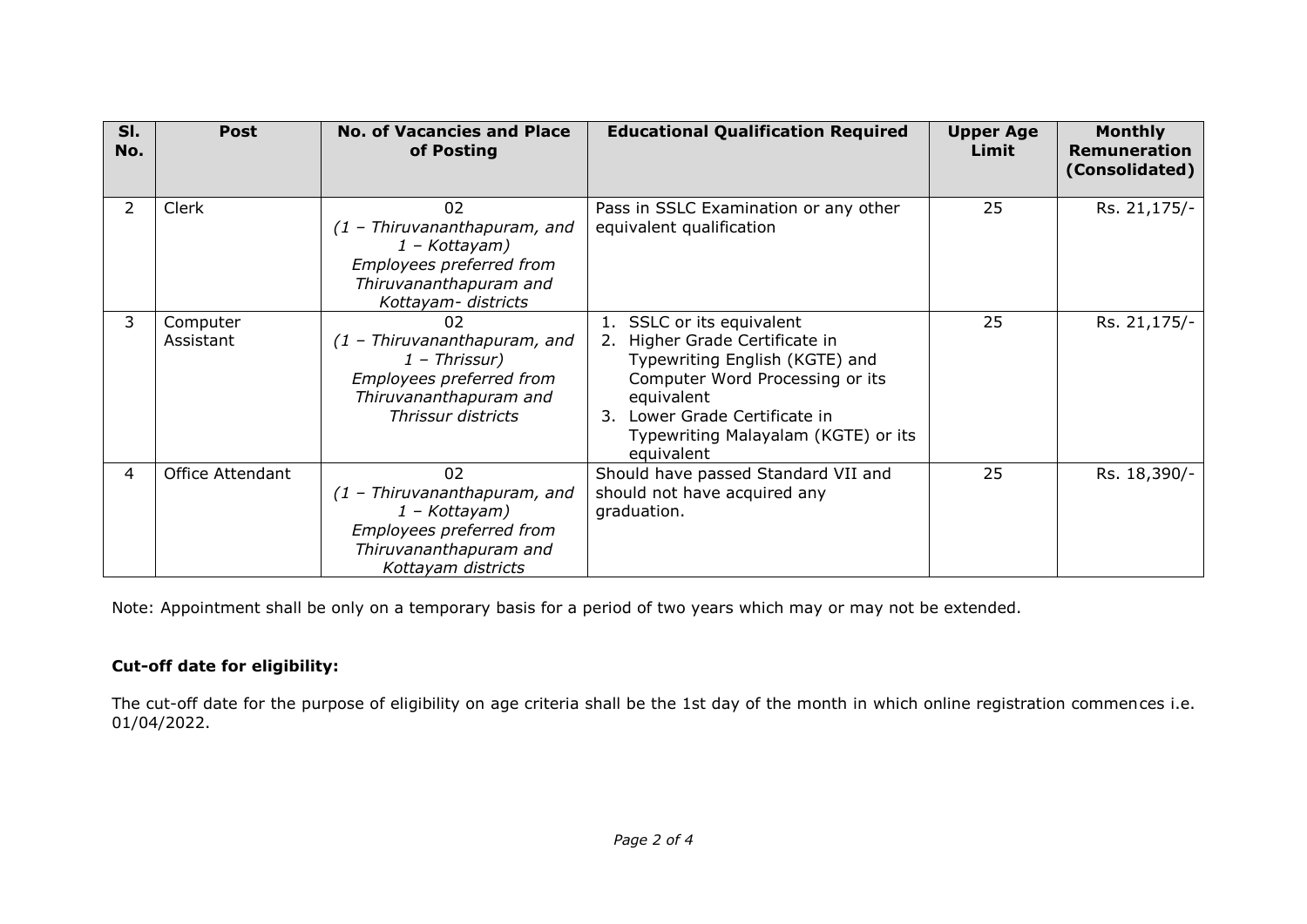### **Selection Process**

The selection process may comprise of Written Examination/Group Discussion and /or Personal Interview. PMU reserves the absolute right to decide as to whether to use any of these modes for selection to the notified posts.

### **Instructions for Scanning of Photograph & Signature: -**

- Scan the latest photograph of the candidate and upload the same in the space provided in the online application [scanned image shall be less than 200KB and in \*.JPG format only]
- Candidate shall make his/her signature on a white paper, scan the same and upload it in the space provided in the online application [scanned image shall be less than 50KB and in \*.JPG format only]
- The candidate has to scan his full signature, since the signature is proof of identity, it must be genuine and in full: initials are not sufficient. Signature in CAPITAL LETTERS is not permitted. The signature must be signed only by the candidate and may not by any other person.

### **General Instructions:**

- 1.The applicants are required to go through the detailed notification carefully and decide themselves about their eligibility for this recruitment before applying and shall enter the particulars completely Online.
- 2.PMU shall not be responsible for any discrepancy in submitting the Online application.
- 3.Applicants must compulsorily fill-up all relevant fields of the Online application.
- 4.Incomplete/incorrect application form will be summarily rejected. PMU under any circumstances will not entertain the information, if any, furnished by the candidate subsequently. Applicants should be careful in filling- up the application form at the time of Submission. **If any lapse is detected during the scrutiny, the candidature will be rejected even though he/she comes through the final stage of recruitment process or even at a later stage.**
- 5.The applicant should not furnish any false, tampered, fabricated information or suppress any material information while filling up the application form. If the particulars furnished in the Online application form do no tally with the Original documents produced by the Candidates his/her candidature will be rejected.